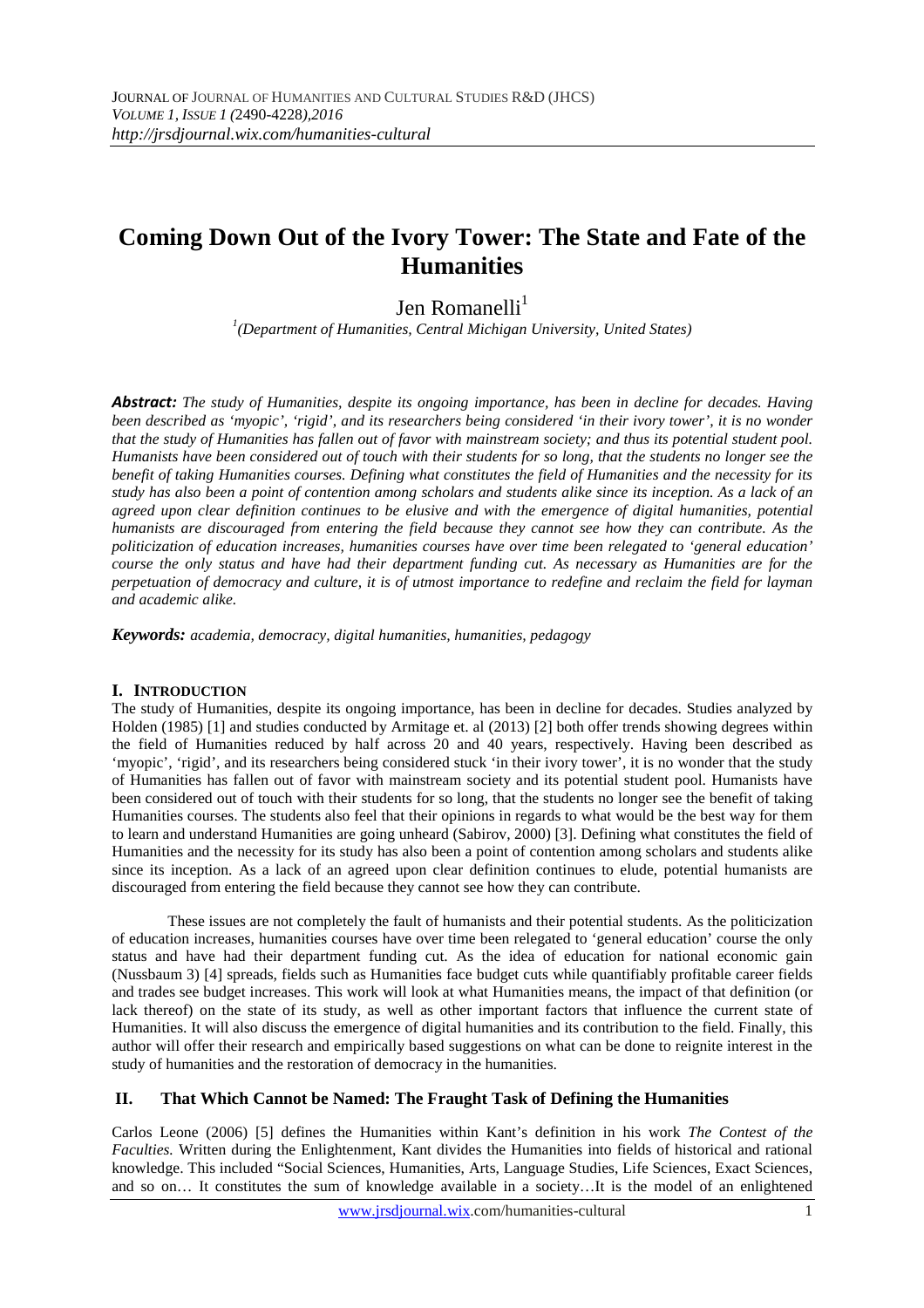#### *Coming Down Out of the Ivory Tower: The State and Fate of the Humanities*

society" (266). This Kantian model saw Humanities as the critical counterpart to the sciences, a keeper of tradition and culture while providing the humanist link between science and society. Leone also notes that Kant distinguished the Faculties between "those that are directly profitable to the government, and the one that is not as interesting to the political powers and, therefore, can deal with its interests more as it sees fit" (265). It is the freedom of Humanities that cannot be quantified that has contributed to its decline in interest among university administration.

 Ullman (1946) [6] highlights the vagueness of the term 'humanities'. Noting that there is such a vast array of connotations that one should preface their particular definition, he states: "It is all things to some men, and only a few things to others but these few things are priceless" (301). Ullman also calls attention to the synonymous use of humanities with liberal arts before settling on a definition of the "sum total of man's activities" (302). Both Ullman and Leone refer to the disciplines considered part of Humanities as those essentially 'left over' from the other disciplines of the time, namely Law, Medicine, and some Social Sciences. These were English, foreign languages, philosophy, music, art, and history, according to Ullman (303).

 Jay (2010) [7] also notes the disputed term. To him, it ranges from the classical liberal arts to the interdisciplinary study that occurs today. He is also the only author noted in the research other than Alford & Elden (2013) to broach the topic of marginalization of race, class, and gender by Humanities. Traditionally studying the 'canon' of white, elitist men, humanist scholars base their definition of what should be considered academic off of this lack of inclusion. Included in this more contemporary and inclusive definition, Jay points to this marginalization in addition to the increase in professional schools and science fields as a reason for the "…steady decline in institutional support and prestige…" (52).

 As technology becomes more and more prevalent in everyday life, education has become accessible to a greater number of people. This has changed the definition of how the humanities are studied. Out of this has come the study of digital humanities, which has also had an effect on what it means to study Humanities. The next section discusses the intersection of humanities and digital humanities, and how it relates to the state of Humanities, as well as the overall state of the study of Humanities.

#### **III. Out of the Ivory Towers and into Technology: The State of Humanities and the Emergence of Digital Humanities**

As previously stated, degrees in the field of Humanities have decreased by about half over the last 40 years (Holden, 1985, Armitage et. al, 2013). The study conducted by Armitage et al was specific for Harvard University's Humanities program, but the results are parallel to those at other universities across the country. They start by noting that from 1966-2010, completed Bachelor's degrees in Humanities fell from 12% to 7%, most of this happening between 1966-1987 (7). It is worth mentioning here that this dramatic downfall coincides with the Civil Rights, Women's, and Gay Rights movements. There is a strong possibility that due to the lack of clear definition of Humanities and its contribution back to society, people who would have entered the field instead entered sociological and social justice fields, which more concretely outlined their contribution to society. They also note a decline in Humanities concentrators in addition to a decline in enrollment in Humanities courses. These drops in enrollment are steeper when History is included (36-20% instead of 24- 17%). This also caused a decline in enrollment in General Education classes, as a majority of Humanities classes are general education requirements.

 When accounting for the overall decline, Harvard dismisses the notion that its financial aid or the need to find immediate job security upon graduation as reasons for the loss of what it calls "would be Humanists" (8). They cite the social sciences as the reason that many students are drawn away from Humanities, almost blaming them. Armitage et al. do note that student satisfaction is higher in the humanities concentration than it is in others and that once declared, students remain faithful to the major in impressive numbers (93% in 2011) (9). In their survey, they also found that "intellectual curiosity and opportunity to contribute positively to society are primary motivators" (9). This indicates a predisposition towards community engagement and civic mindedness in students that can be utilized in a community collaborative academic service learning environment.

Alford & Elden  $(2013)$  [8] discuss the role and state of Humanities in the community college curriculum, where "Workforce training has become the mantra of college presidents and politicians…" (81). They also state that this leads to "…advocates of technical education in the community colleges questioning the utility of courses in the humanities…" (79). Alford & Elden report the same experience of humanities enrollment declining for decades and cite the main issue being the lack of marginalized voices in the canon (79- 80). They believe that by introducing these narratives in the classroom, they can prepare today's students to understand and think critically about these groups and why they are oppressed (80). This is particularly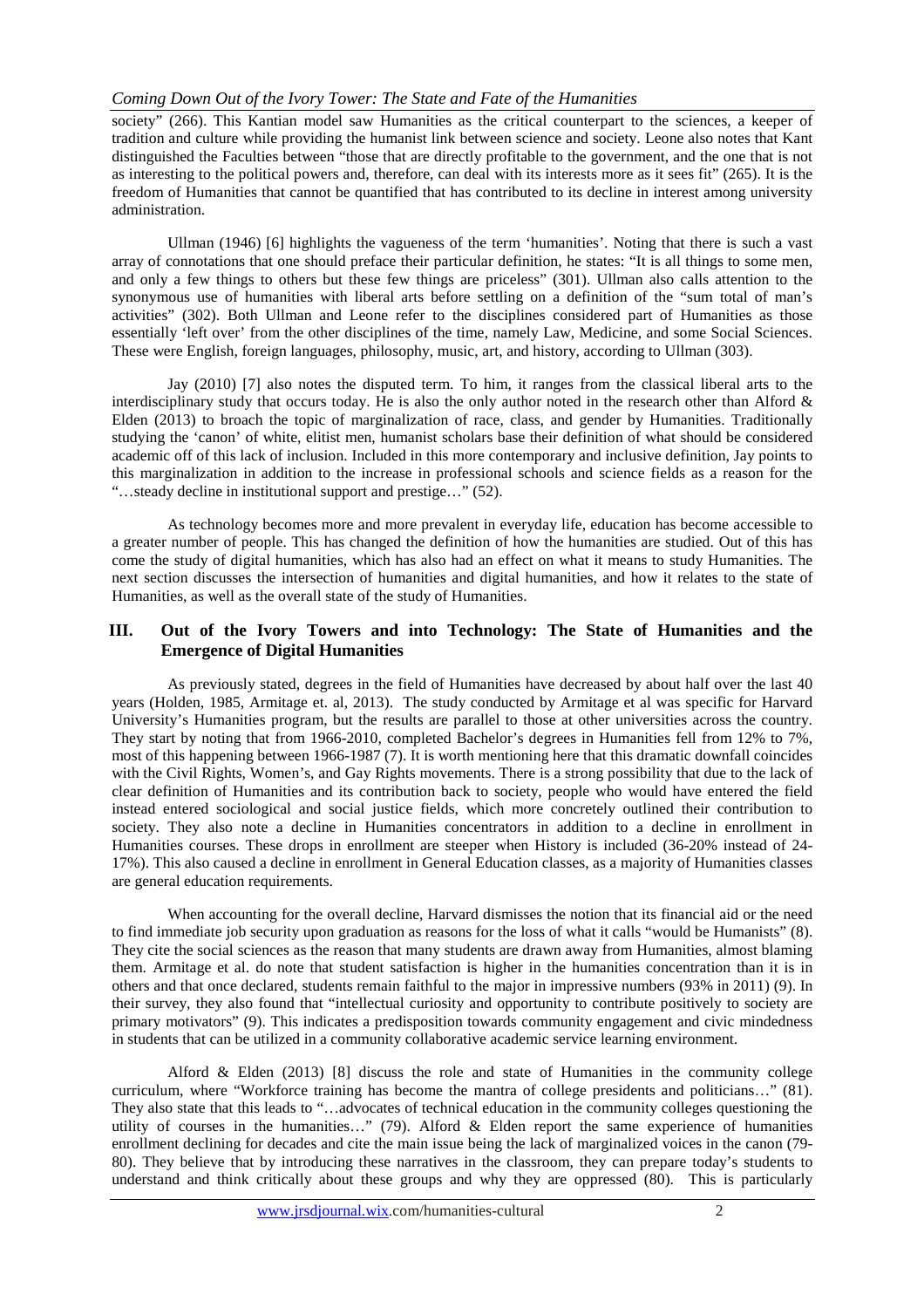important, considering the student population attending community college are often marginalized themselves, whether it be for race, class, gender, ability, or age. The decrease in courses in humanities in favor of technical certifications and workforce training "curriculum in most community colleges is devolving toward an educational model of passivity and inequality" (81); the opposite of what Alford & Elden suggest for the future of Humanities.

 The emergence of digital humanities has grown both out of the increased technological access and as a do-it-yourself solution to departmental budget cuts and changing needs for scholarly access and communication. This access has helped with the 'elitist' view of Humanities by emphasizing images and dialogue that can be taken or written by the common person. According to Liu (2010) [9], the digital humanities not only encompasses the older humanities disciplines, it also includes design, visual, and media arts (409). In this article, he examines the meaning of digital humanities within "the relation of the digital humanities to the humanities generally" (410). He equates them to "a shadow play for a future form of the humanities that wishes to include what contemporary society values about the digital without losing its soul to other domains of knowledge work that have gone digital…" (410). Liu discusses the tradition of non-collaboration in Humanities, positing that the digital humanities are a step forward in encouraging collaboration, which may help end the stagnation in the field. The contributors to *Hacking the Academy* [10] also highlight this instant sharing and collaboration as a means of jumpstarting the curriculum and moving it forward into the present. Throughout the book, the authors turn different contributing factors to the current down state of Humanities and turn them into do-it-yourself opportunities for instant feedback and communication in the field.

## **IV. Putting the 'Human' Back in Humanities: What Can be Done to Turn the Tide and Re-Engage Students**

There are several key shifts that need to occur for the humanities to regain some traction in both the academic and public spheres and the interest of the students. One of the most important and first things that need to be done is that the field as a whole needs to reconsider its apprehension to change. This includes re-examining the canon of authoritative texts on the humanities. Stock [11] writes: "Humanities methods have been extraordinarily stable over something like five centuries; all attempts to introduce alternatives have been successfully rebuffed" (1762). Bradford [12], in his article, states: "However, we must turn to philosophy to understand the basic errors lurking behind the complaint that Classical studies are out of date" (100). He also notes it is useful to "offer some check upon the variety of the forms of pride that have led the disciplines away from their proper channels" (101). The lack of inclusive research on marginalized people in Humanities when writing this paper is also another signifier of the need for Humanities to broaden its horizons. Human existence in itself comes in a variety of forms, which makes for a variety of histories, art, expressions of language and writing, and or course, film, music, and other digital arts. Even philosophy is not a static field. As plastic as human existence is (Williams) [13], the field of Humanities should be just as transparent and malleable. Humanities have to apply its process of critical thinking about culture to its own culture.

 The second factor is accessibility to learning humanities. Part of the reason for the decline of interest in Humanities is because of its elitism. Inherent in this issue is also classism. The origin of Humanities was created by elitist thinkers who also had the privilege to be able to obtain a higher education. This still persists today in both the public and private university atmosphere. Private universities, which tend to have larger Humanities programs, are also expensive to attend and are largely comprised of highly institutionally educated white professors teaching largely white upper middle-class students. Although there are more women attending these schools than there used to, there are not nearly as many ethnic, differently abled or queer students at these universities. Even in the public universities, where the ratios of diversity are a little higher, there are still a disproportionate amount of white middle-class students than poor, queer, and/or people of color.

 The endeavor of educating the poor and people in prison in the humanities has been taken up and analyzed separately by Frank Cioffi [13] and Earl Shorris [14]. In his article, Cioffi shares his methodology of teaching humanities courses in prison. Sharing the similar issue of having to make the case for teaching Humanities in an environment where learning skills that have a greater marketability upon release are preferred and less costly (50). Considering the role of the college professor in prison as the "link between two worlds: the educated middle class and the largely lower-class, minority populated segment of society that makes up our prisons" (50), Cioffi shares his insight into balancing university classroom methods with methods necessary in such a restricted environment. In his book, which was inspired by a conversation with an inmate in a women's prison during a visit to conduct research, Shorris writes about his experience and methodology designing and implementing Humanities programs in poor areas all over the world.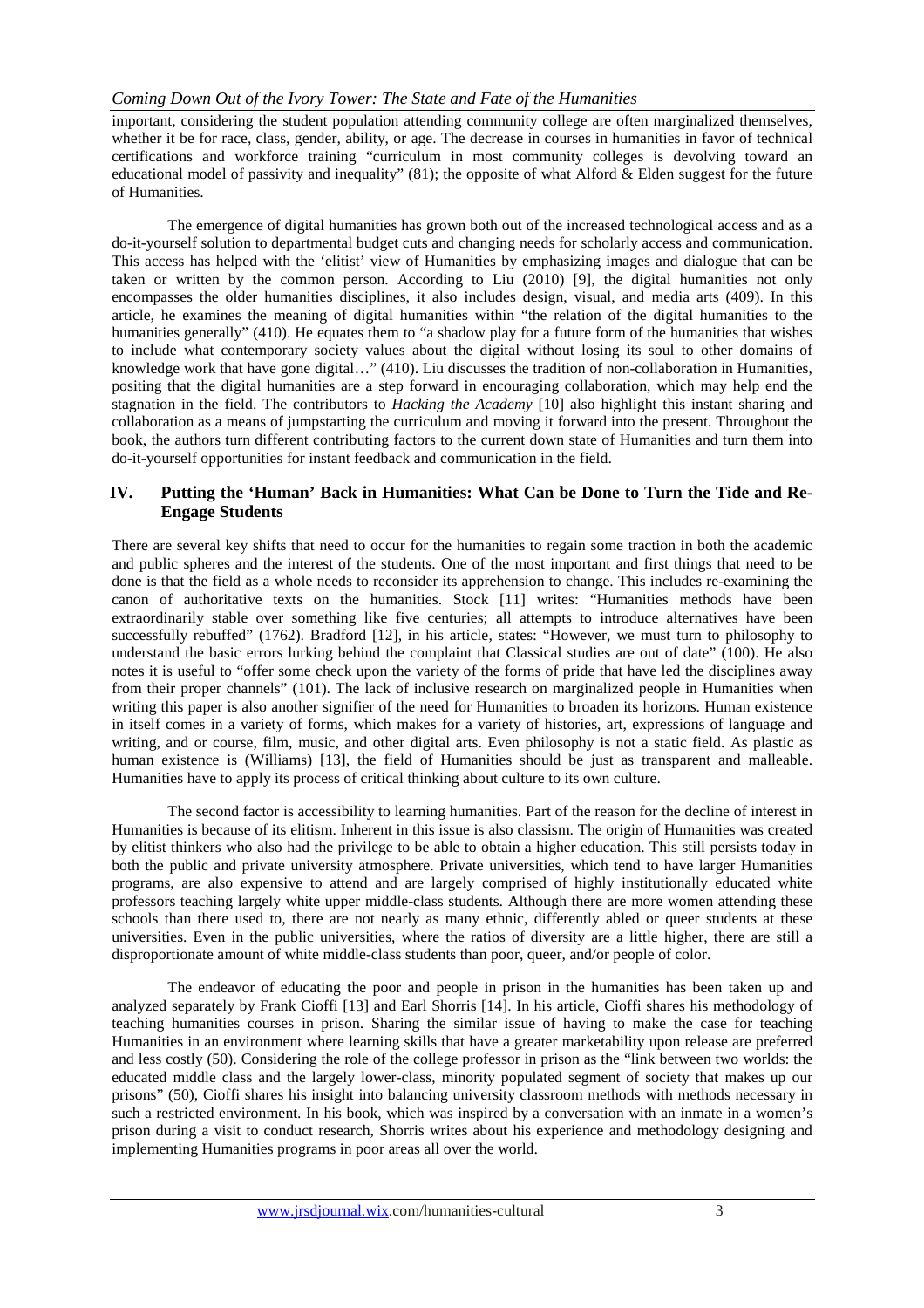## *Coming Down Out of the Ivory Tower: The State and Fate of the Humanities*

 The third is the incorporation of service learning into the program, which can actually enhance the accessibility factor in reaching potential students. Jay notes: "Many faculty and students have testified to the excitement of such collaborative projects and the prospect they offer for rejuvenating humanities education and salvaging the reputation of the humanities with the public" (55). One person Jay interviewed for his article stated: "…the outreach model reinforces conventional academic and public conceptions about the legitimate production and ownership of knowledge. A vital practice of the humanities, we believe, depends upon the breakdown of this hierarchy and this conception." (55). Believing in this methodology as a means of bridging the rest of society with the 'ivory tower' university academic, Jay recognizes the setbacks that may prevent a professor from wanting or having the budget to create a service learning course. Admitting these programs are "among the first targets for budget cuts" (57), he then makes the argument for and provides solutions to common beliefs and outdated opinions about academic service learning and scholarship. He argues that "Successful community engagement requires critical reflection on gender, sexuality, diversity, and multiculturalism" (58), and that these courses create community collaboration, allowing for originally underserved youth to see they have access and purpose in higher education (58).

Sandy (2013) [16], in her article, writes: "This participation addresses community defined needs; integrates local and expert knowledge; includes academic texts, reflection and hands-on work; and may include explicit goals for citizenship and character development as well as aspirations for social justice" (308). A former community organizer, she has a solid perspective on why service learning should be integrated into the Humanities curriculum. She discusses the Sophist history of the humanities and its effect on the further development of humanities during the Enlightenment. She notes the shift in the study of Humanities during this time, in which it became integrated more with science, set the stage for academic service learning to flourish in the field. By bringing in a new "*public, pragmatic philosopher's paradigm"* (313), Humanists opened the door to community collaboration.

 Another key emerging factor is the issue of acceptance of the growing field of digital humanities within traditional humanities. All of the aforementioned suggestions to improve the field are present here. The digital humanities are more inclusive than traditional humanities, are more accessible, and can be incorporated into a service learning curriculum. In his article, Jeff Rice [17] outlines how the field of digital humanities can improve itself as it continues to emerge, and shows traditional humanities scholars how they fit into the picture. He notes that humanities scholars can help those in the digital humanities by: "…showing coded meaning in various digital texts so that experience is better understood" (361).The contributors to *Hacking the Academy* iterate the idea that education is everywhere, and as society evolves, it is necessary to evolve the idea of what is considered academic. Throughout the book, the writers discuss publishing articles online instantly instead of waiting months for a response from an academic journal. The articles, they argue, are peer-reviewed right away, in an ever-evolving discourse and exchange that is at the heart of the reason people enter the field. By utilizing the digital environment, researchers are also able to take a do-it-yourself approach to the dissemination of information and communication in the field. This inclusive nature of accessibility and flexibility breaks down hierarchies by leveling the academic playing field of who has access to being published. It also allows work to be read by a wider audience, spreading ideas even further than the standard conference/publication format.

#### **V. Conclusion**

The humanities are just as important now as they have ever been, perhaps even more so with the current political environment being one that stifles democracy and the arts. It has been shown throughout this writing that the humanities are necessary to teach empathy and critical thinking skills, both of which are required tools for a democratic society. Holden notes in her article: "…they are a body of knowledge and a means of inquiry that conveys serious truths, defensible judgments, and significant ideas" (150). In addition, despite the disagreement in the definition(s) of what the humanities are across the articles used for this research, all authors referenced agreed that critical thinking and empathy were key lessons learned in Humanities. These skills allow for a constructive exchange of ideas through the ability to see the viewpoint of another, which leads to more peaceful settling of conflicts, challenging the status quo, and strengthening our democracy. With the rising interest and popularity of the digital humanities as both an alternative and enhancement to the field of Humanities, this process has the potential to simultaneously be easier for those outside of the academy and to expand the field exponentially.

 It is important to iterate the other, political reasons that contribute to the continuing decline of interest in Humanities. Nussbaum points this out in her book*,* noting the shift toward education for profit over education for democracy. As career programs that provide economic growth for the nation are heavily funded, those that do not produce an immediate tangible effect are cut, including Humanities and Social Sciences. The fallout from this, as Nussbaum points out, is that: "Nations all over the world will soon be producing generations of useful